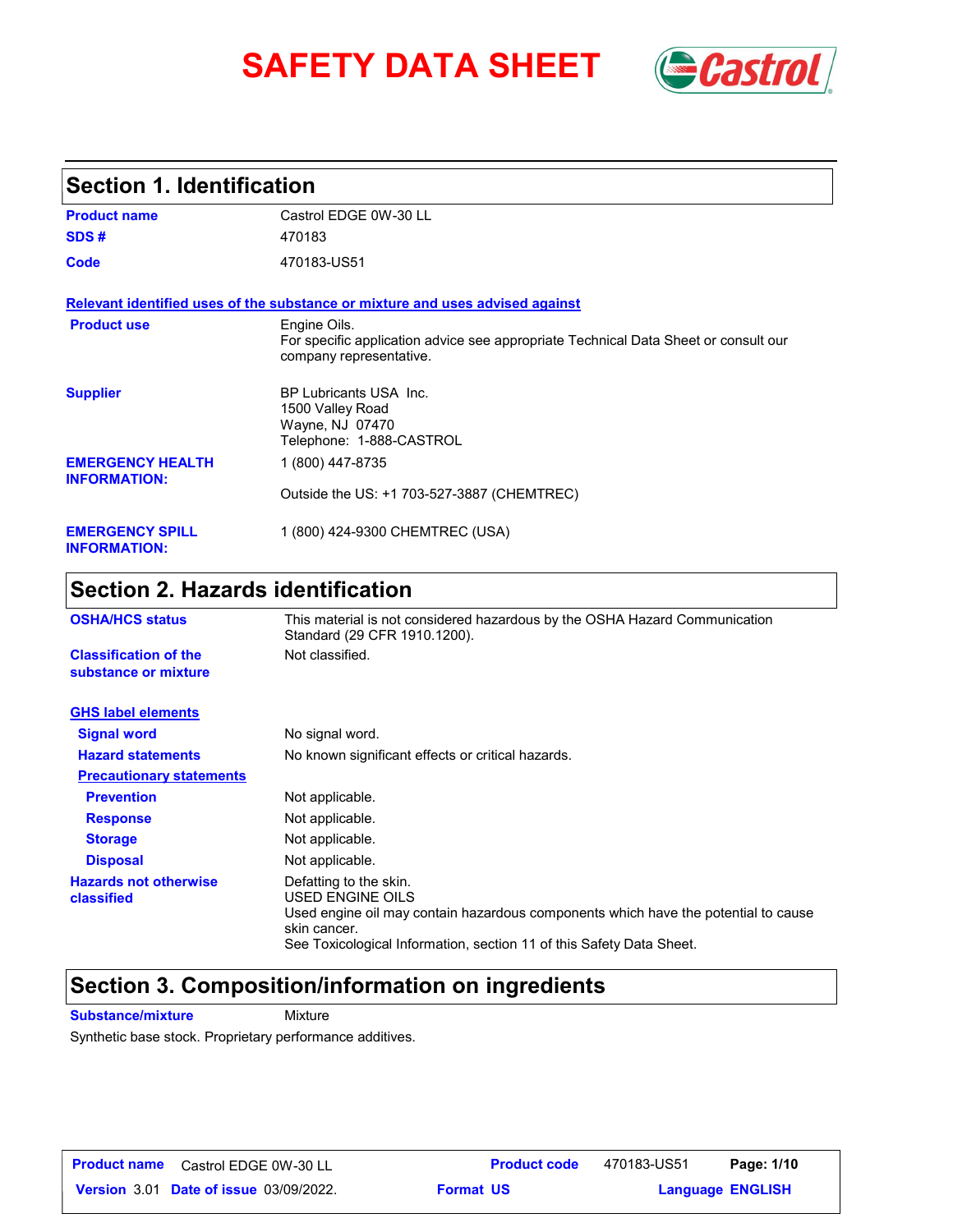### **Section 3. Composition/information on ingredients**

| <b>Ingredient name</b>                                                             | <b>CAS number</b> | $\frac{9}{6}$ |
|------------------------------------------------------------------------------------|-------------------|---------------|
| Distillates (petroleum), hydrotreated heavy paraffinic                             | 64742-54-7        | ≥25 - ≤50     |
| Dec-1-ene, homopolymer, hydrogenated Dec-1-ene, oligomers, hydrogenated 68037-01-4 |                   | $≥10 - ≤25$   |
| Lubricating oils (petroleum), C15-30, hydrotreated neutral oil-based               | 72623-86-0        | ≤10           |
| Lubricating oils (petroleum), C20-50, hydrotreated neutral oil-based               | 72623-87-1        | ≤10           |
| Distillates (petroleum), solvent-dewaxed heavy paraffinic                          | 64742-65-0        | ≤5            |

Any concentration shown as a range is to protect confidentiality or is due to batch variation.

**There are no additional ingredients present which, within the current knowledge of the supplier and in the concentrations applicable, are classified as hazardous to health and hence require reporting in this section.**

**Occupational exposure limits, if available, are listed in Section 8.**

### **Section 4. First aid measures**

#### **Description of necessary first aid measures**

| <b>Eye contact</b>                | In case of contact, immediately flush eyes with plenty of water for at least 15 minutes.<br>Eyelids should be held away from the eyeball to ensure thorough rinsing. Check for and<br>remove any contact lenses. Get medical attention.             |
|-----------------------------------|-----------------------------------------------------------------------------------------------------------------------------------------------------------------------------------------------------------------------------------------------------|
| <b>Skin contact</b>               | Wash skin thoroughly with soap and water or use recognized skin cleanser. Remove<br>contaminated clothing and shoes. Wash clothing before reuse. Clean shoes thoroughly<br>before reuse. Get medical attention if symptoms occur.                   |
| <b>Inhalation</b>                 | If inhaled, remove to fresh air. In case of inhalation of decomposition products in a fire,<br>symptoms may be delayed. The exposed person may need to be kept under medical<br>surveillance for 48 hours. Get medical attention if symptoms occur. |
| <b>Ingestion</b>                  | Do not induce vomiting unless directed to do so by medical personnel. Get medical<br>attention if symptoms occur.                                                                                                                                   |
| <b>Protection of first-aiders</b> | No action shall be taken involving any personal risk or without suitable training.                                                                                                                                                                  |

#### **Most important symptoms/effects, acute and delayed**

**See Section 11 for more detailed information on health effects and symptoms.**

#### **Indication of immediate medical attention and special treatment needed, if necessary**

| <b>Notes to physician</b>  | Treatment should in general be symptomatic and directed to relieving any effects.<br>In case of inhalation of decomposition products in a fire, symptoms may be delayed.<br>The exposed person may need to be kept under medical surveillance for 48 hours. |
|----------------------------|-------------------------------------------------------------------------------------------------------------------------------------------------------------------------------------------------------------------------------------------------------------|
| <b>Specific treatments</b> | No specific treatment.                                                                                                                                                                                                                                      |

### **Section 5. Fire-fighting measures**

| <b>Extinguishing media</b>                               |                                                                                                                                                                                                |
|----------------------------------------------------------|------------------------------------------------------------------------------------------------------------------------------------------------------------------------------------------------|
| <b>Suitable extinguishing</b><br>media                   | In case of fire, use foam, dry chemical or carbon dioxide extinguisher or spray.                                                                                                               |
| Unsuitable extinguishing<br>media                        | Do not use water jet.                                                                                                                                                                          |
| <b>Specific hazards arising</b><br>from the chemical     | In a fire or if heated, a pressure increase will occur and the container may burst.                                                                                                            |
| <b>Hazardous combustion</b><br>products                  | Combustion products may include the following:<br>carbon oxides $(CO, CO2)$ (carbon monoxide, carbon dioxide)<br>nitrogen oxides (NO, NO <sub>2</sub> etc.)                                    |
| <b>Special protective actions</b><br>for fire-fighters   | No action shall be taken involving any personal risk or without suitable training. Promptly<br>isolate the scene by removing all persons from the vicinity of the incident if there is a fire. |
| <b>Special protective</b><br>equipment for fire-fighters | Fire-fighters should wear positive pressure self-contained breathing apparatus (SCBA)<br>and full turnout gear.                                                                                |

| <b>Product name</b> Castrol EDGE 0W-30 LL     |                  | <b>Product code</b> | 470183-US51             | Page: 2/10 |  |
|-----------------------------------------------|------------------|---------------------|-------------------------|------------|--|
| <b>Version 3.01 Date of issue 03/09/2022.</b> | <b>Format US</b> |                     | <b>Language ENGLISH</b> |            |  |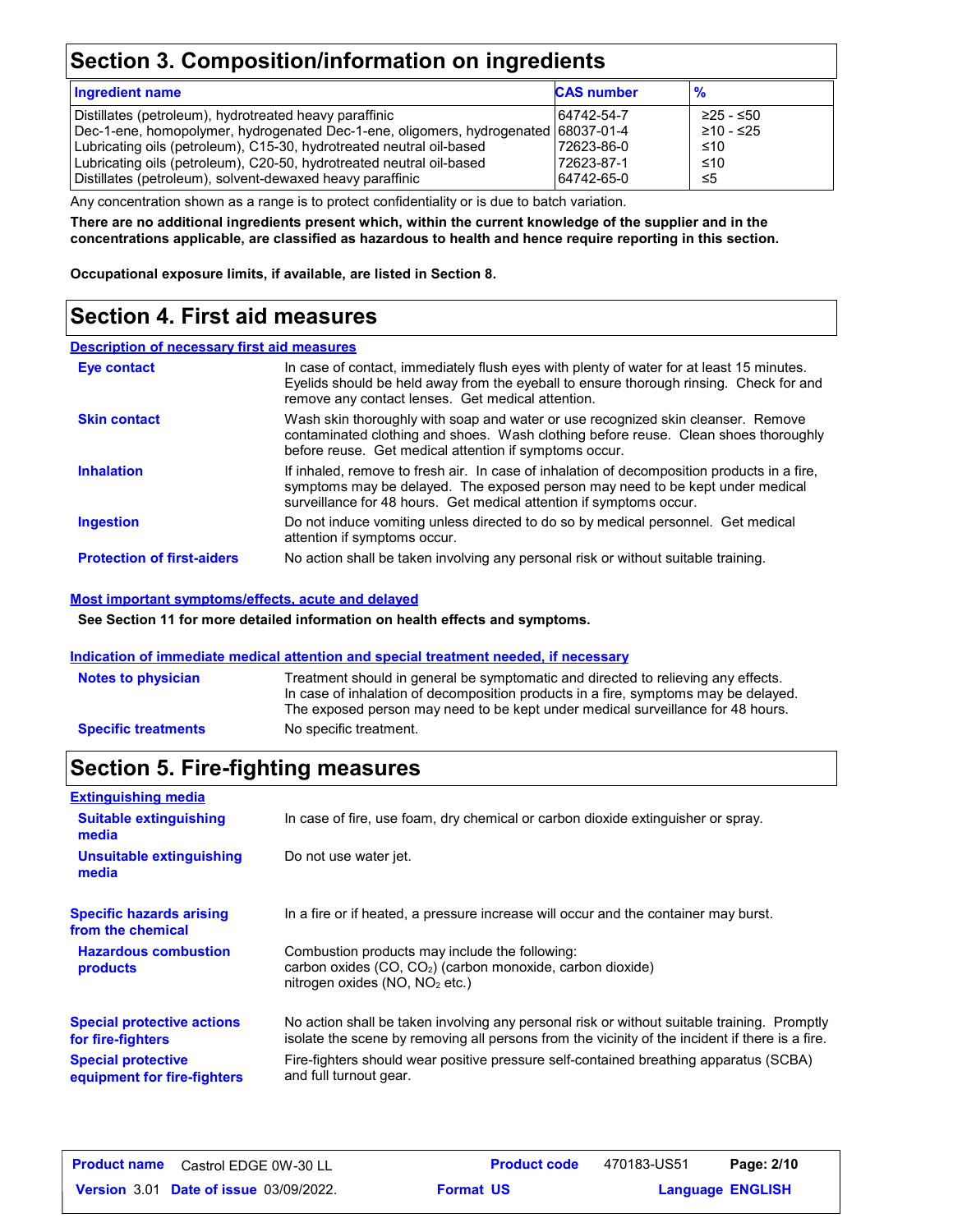### **Section 6. Accidental release measures**

|                                                       | <b>Personal precautions, protective equipment and emergency procedures</b>                                                                                                                                                                                                                                                                                                                         |
|-------------------------------------------------------|----------------------------------------------------------------------------------------------------------------------------------------------------------------------------------------------------------------------------------------------------------------------------------------------------------------------------------------------------------------------------------------------------|
| For non-emergency<br>personnel                        | No action shall be taken involving any personal risk or without suitable training.<br>Evacuate surrounding areas. Keep unnecessary and unprotected personnel from<br>entering. Do not touch or walk through spilled material. Put on appropriate personal<br>protective equipment. Floors may be slippery; use care to avoid falling.                                                              |
| For emergency responders                              | If specialized clothing is required to deal with the spillage, take note of any information in<br>Section 8 on suitable and unsuitable materials. See also the information in "For non-<br>emergency personnel".                                                                                                                                                                                   |
| <b>Environmental precautions</b>                      | Avoid dispersal of spilled material and runoff and contact with soil, waterways, drains<br>and sewers. Inform the relevant authorities if the product has caused environmental<br>pollution (sewers, waterways, soil or air).                                                                                                                                                                      |
| Methods and materials for containment and cleaning up |                                                                                                                                                                                                                                                                                                                                                                                                    |
| <b>Small spill</b>                                    | Stop leak if without risk. Move containers from spill area. Absorb with an inert material<br>and place in an appropriate waste disposal container. Dispose of via a licensed waste<br>disposal contractor.                                                                                                                                                                                         |
| Large spill                                           | Stop leak if without risk. Move containers from spill area. Prevent entry into sewers,<br>water courses, basements or confined areas. Contain and collect spillage with non-<br>combustible, absorbent material e.g. sand, earth, vermiculite or diatomaceous earth and<br>place in container for disposal according to local regulations. Dispose of via a licensed<br>waste disposal contractor. |

### **Section 7. Handling and storage**

| <b>Precautions for safe handling</b>                                             |                                                                                                                                                                                                                                                                                                                                                                                                                                                                                                                                                                                               |
|----------------------------------------------------------------------------------|-----------------------------------------------------------------------------------------------------------------------------------------------------------------------------------------------------------------------------------------------------------------------------------------------------------------------------------------------------------------------------------------------------------------------------------------------------------------------------------------------------------------------------------------------------------------------------------------------|
| <b>Protective measures</b>                                                       | Put on appropriate personal protective equipment (see Section 8).                                                                                                                                                                                                                                                                                                                                                                                                                                                                                                                             |
| <b>Advice on general</b><br>occupational hygiene                                 | Eating, drinking and smoking should be prohibited in areas where this material is<br>handled, stored and processed. Wash thoroughly after handling. Remove contaminated<br>clothing and protective equipment before entering eating areas. See also Section 8 for<br>additional information on hygiene measures.                                                                                                                                                                                                                                                                              |
| <b>Conditions for safe storage,</b><br>including any<br><i>incompatibilities</i> | Store in accordance with local regulations. Store in original container protected from<br>direct sunlight in a dry, cool and well-ventilated area, away from incompatible materials<br>(see Section 10) and food and drink. Keep container tightly closed and sealed until<br>ready for use. Store and use only in equipment/containers designed for use with this<br>product. Containers that have been opened must be carefully resealed and kept upright<br>to prevent leakage. Do not store in unlabeled containers. Use appropriate containment<br>to avoid environmental contamination. |
| <b>Not suitable</b>                                                              | Prolonged exposure to elevated temperature                                                                                                                                                                                                                                                                                                                                                                                                                                                                                                                                                    |

### **Section 8. Exposure controls/personal protection**

#### **Control parameters**

**Occupational exposure limits**

Distillates (petroleum), hydrotreated heavy paraffinic **ACGIH TLV (United States).**

TWA: 5 mg/m<sup>3</sup> 8 hours. Issued/Revised: 11/2009 Form: Inhalable fraction **OSHA PEL (United States).** TWA: 5 mg/m<sup>3</sup> 8 hours. Issued/Revised: 6/1993

Dec-1-ene, homopolymer, hydrogenated Dec-1-ene, oligomers, hydrogenated

Lubricating oils (petroleum), C15-30, hydrotreated neutral oil-based **ACGIH TLV (United States).** 

### None.

TWA: 5 mg/m<sup>3</sup> 8 hours. Issued/Revised: 11/2009 Form: Inhalable fraction **OSHA PEL (United States).** TWA: 5 mg/m<sup>3</sup> 8 hours. Issued/Revised: 6/1993

| <b>Product name</b> Castrol EDGE 0W-30 LL     | <b>Product code</b> | 470183-US51             | Page: 3/10 |
|-----------------------------------------------|---------------------|-------------------------|------------|
| <b>Version 3.01 Date of issue 03/09/2022.</b> | <b>Format US</b>    | <b>Language ENGLISH</b> |            |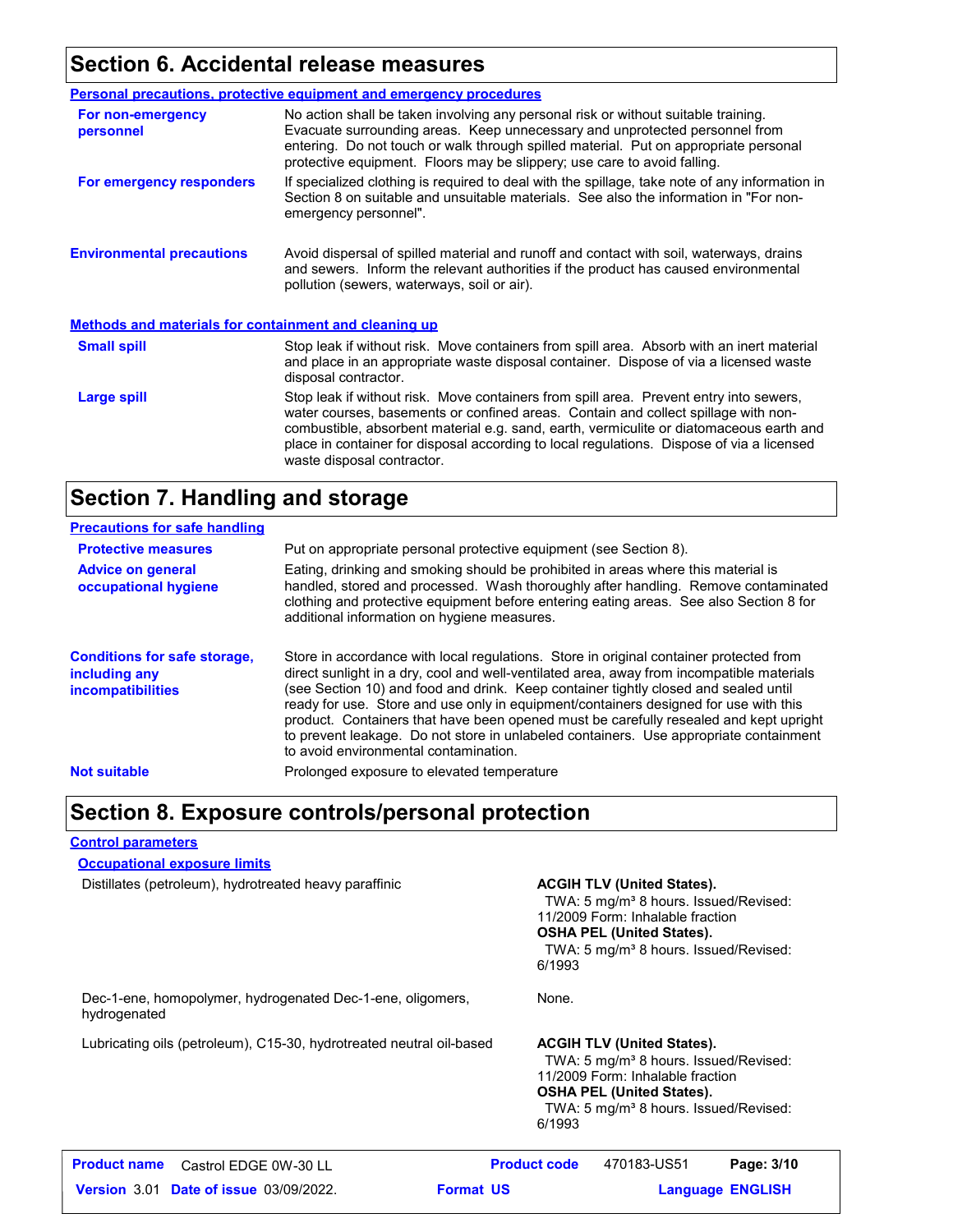### **Section 8. Exposure controls/personal protection**

| Lubricating oils (petroleum), C20-50, hydrotreated neutral oil-based<br>Distillates (petroleum), solvent-dewaxed heavy paraffinic |                                                     | None.<br><b>ACGIH TLV (United States).</b><br>TWA: 5 mg/m <sup>3</sup> 8 hours. Issued/Revised:<br>11/2009 Form: Inhalable fraction<br><b>OSHA PEL (United States).</b><br>TWA: 5 mg/m <sup>3</sup> 8 hours. Issued/Revised:<br>6/1993                                                                                                        |  |                                            |
|-----------------------------------------------------------------------------------------------------------------------------------|-----------------------------------------------------|-----------------------------------------------------------------------------------------------------------------------------------------------------------------------------------------------------------------------------------------------------------------------------------------------------------------------------------------------|--|--------------------------------------------|
|                                                                                                                                   |                                                     |                                                                                                                                                                                                                                                                                                                                               |  | <b>Appropriate engineering</b><br>controls |
| <b>Environmental exposure</b><br><b>controls</b>                                                                                  | necessary to reduce emissions to acceptable levels. | Emissions from ventilation or work process equipment should be checked to ensure they<br>comply with the requirements of environmental protection legislation. In some cases,<br>fume scrubbers, filters or engineering modifications to the process equipment will be                                                                        |  |                                            |
| <b>Individual protection measures</b>                                                                                             |                                                     |                                                                                                                                                                                                                                                                                                                                               |  |                                            |
| <b>Hygiene measures</b>                                                                                                           | showers are close to the workstation location.      | Wash hands, forearms and face thoroughly after handling chemical products, before<br>eating, smoking and using the lavatory and at the end of the working period.<br>Appropriate techniques should be used to remove potentially contaminated clothing.<br>Wash contaminated clothing before reusing. Ensure that eyewash stations and safety |  |                                            |
| <b>Eye/face protection</b>                                                                                                        | Safety glasses with side shields.                   |                                                                                                                                                                                                                                                                                                                                               |  |                                            |
| <b>Skin protection</b>                                                                                                            |                                                     |                                                                                                                                                                                                                                                                                                                                               |  |                                            |

**Hand protection** Wear protective gloves if prolonged or repeated contact is likely. Wear chemical resistant gloves. Recommended: Nitrile gloves. The correct choice of protective gloves depends upon the chemicals being handled, the conditions of work and use, and the condition of the gloves (even the best chemically resistant glove will break down after repeated chemical exposures). Most gloves provide only a short time of protection before they must be discarded and replaced. Because specific work environments and material handling practices vary, safety procedures should be developed for each intended application. Gloves should therefore be chosen in consultation with the supplier/ manufacturer and with a full assessment of the working conditions. **Body protection** Use of protective clothing is good industrial practice.

Personal protective equipment for the body should be selected based on the task being performed and the risks involved and should be approved by a specialist before handling this product. Cotton or polyester/cotton overalls will only provide protection against light superficial

contamination that will not soak through to the skin. Overalls should be laundered on a regular basis. When the risk of skin exposure is high (e.g. when cleaning up spillages or if there is a risk of splashing) then chemical resistant aprons and/or impervious chemical suits and boots will be required.

**Other skin protection** Appropriate footwear and any additional skin protection measures should be selected based on the task being performed and the risks involved and should be approved by a specialist before handling this product.

In case of insufficient ventilation, wear suitable respiratory equipment. The correct choice of respiratory protection depends upon the chemicals being handled, the conditions of work and use, and the condition of the respiratory equipment. Safety procedures should be developed for each intended application. Respiratory protection equipment should therefore be chosen in consultation with the supplier/manufacturer and with a full assessment of the working conditions. **Respiratory protection**

| <b>Product name</b> Castrol EDGE 0W-30 LL     | <b>Product code</b> | 470183-US51 | Page: 4/10              |
|-----------------------------------------------|---------------------|-------------|-------------------------|
| <b>Version 3.01 Date of issue 03/09/2022.</b> | <b>Format US</b>    |             | <b>Language ENGLISH</b> |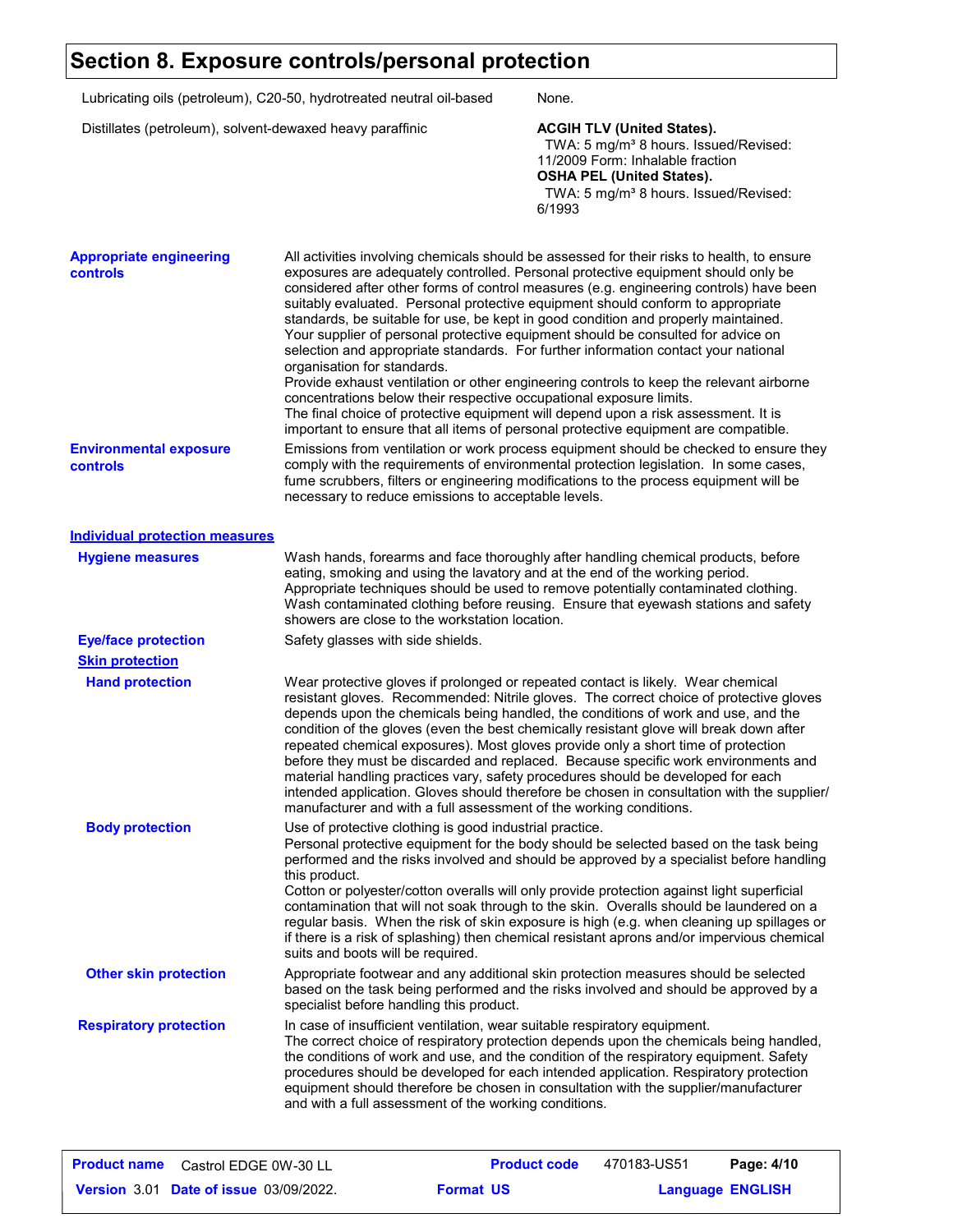### **Section 9. Physical and chemical properties**

Not available.

 $<$ 1000 kg/m<sup>3</sup> (<1 g/cm<sup>3</sup>) at 15°C

Not applicable.

insoluble in water.

The conditions of measurement of all properties are at standard temperature and pressure unless otherwise indicated.

#### **Appearance**

| <b>Physical state</b>                                             | Liquid.                                   |
|-------------------------------------------------------------------|-------------------------------------------|
| Color                                                             | Brown.                                    |
| Odor                                                              | Not available.                            |
| <b>Odor threshold</b>                                             | Not available.                            |
| рH                                                                | Not applicable.                           |
| <b>Melting point/freezing point</b>                               | Not available.                            |
| <b>Boiling point, initial boiling</b><br>point, and boiling range | Not available.                            |
| <b>Flash point</b>                                                | Closed cup: >180°C<br>Open cup: 230°C (44 |
| <b>Pour point</b>                                                 | -48 °C                                    |
| <b>Evaporation rate</b>                                           | Not available.                            |
| <b>Flammability</b>                                               | Not applicable. Base                      |

**Lower and upper explosion limit/flammability limit**

**Vapor pressure**

Not available. pplicable. Based on - Physical state (>356°F) [Pensky-Martens]  $\overline{16}$ °F) [Cleveland]

|                                                                                      | Vapor Pressure at 20°C |         |                         | Vapor pressure at 50°C |     |               |
|--------------------------------------------------------------------------------------|------------------------|---------|-------------------------|------------------------|-----|---------------|
| <b>Ingredient name</b>                                                               | mm Hg                  | kPa     | <b>Method</b>           | mm<br>Hg               | kPa | <b>Method</b> |
| Distillates (petroleum),<br>hydrotreated heavy<br>paraffinic                         | 0.08                   | < 0.011 | <b>ASTM D 5191</b>      |                        |     |               |
| Dec-1-ene,<br>homopolymer,<br>hydrogenated Dec-<br>1-ene, oligomers,<br>hydrogenated | 0                      | 0       | <b>ASTME</b><br>1194-87 |                        |     |               |
| Lubricating oils<br>(petroleum), C15-30,<br>hydrotreated neutral oil-<br>based       | < 0.08                 | < 0.011 | <b>ASTM D 5191</b>      |                        |     |               |
| Lubricating oils<br>(petroleum), C20-50,<br>hydrotreated neutral oil-<br>based       | < 0.08                 | < 0.011 | <b>ASTM D 5191</b>      |                        |     |               |
| Distillates (petroleum),<br>solvent-dewaxed heavy<br>paraffinic                      | < 0.08                 | < 0.011 | <b>ASTM D 5191</b>      |                        |     |               |

**Partition coefficient: noctanol/water Density Solubility Relative vapor density**

**Viscosity Kinematic: 61 mm<sup>2</sup>/s (61 cSt) at 40°C** Kinematic: 11.5 to 12.4 mm<sup>2</sup> /s (11.5 to 12.4 cSt) at 100°C **Decomposition temperature** Not available. **Auto-ignition temperature Ingredient name °C °F Method** Dec-1-ene, homopolymer, Dec-1-ene, homopolymer,<br>hydrogenated Dec-1-ene, oligomers, hydrogenated 649.4 to 696.2 ASTM D 2159 Dec-1-ene, homopolymer, hydrogenated Dec-1-ene, oligomers, hydrogenated 343 to 369 649.4 to 696.2 ASTM D 2159 **Particle characteristics Median particle size** Not applicable.

**Date of issue** 03/09/2022. **Format US State State State State State State State State State State State State State State State State State State State State State State State State State State State State State State Sta Product name** Castrol EDGE 0W-30 LL **Product code** 470183-US51 **Page: 5/10**

470183-US51

**Format US**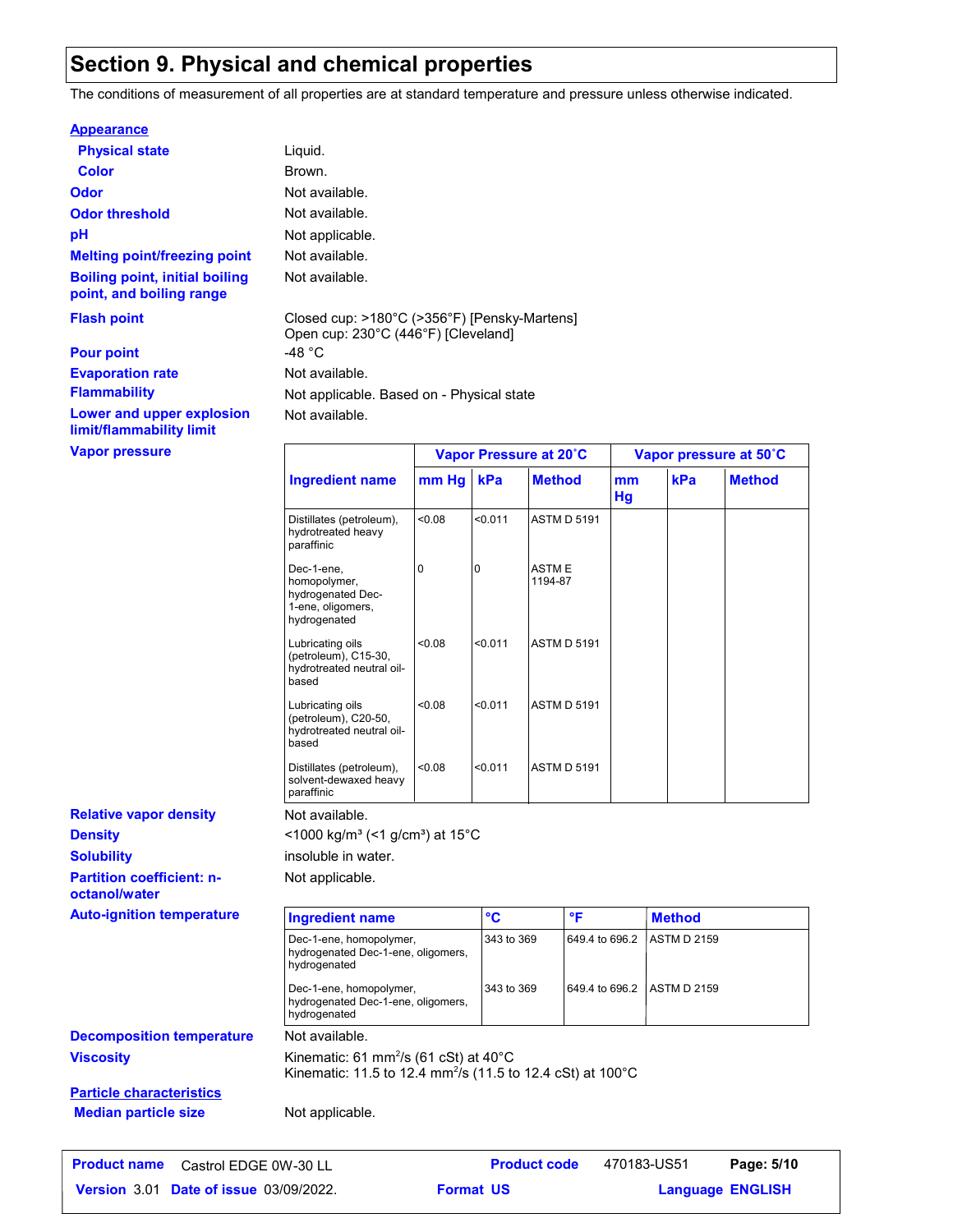### **Section 10. Stability and reactivity**

| <b>Reactivity</b>                                   | No specific test data available for this product. Refer to Conditions to avoid and<br>Incompatible materials for additional information.                                |
|-----------------------------------------------------|-------------------------------------------------------------------------------------------------------------------------------------------------------------------------|
| <b>Chemical stability</b>                           | The product is stable.                                                                                                                                                  |
| <b>Possibility of hazardous</b><br><b>reactions</b> | Under normal conditions of storage and use, hazardous reactions will not occur.<br>Under normal conditions of storage and use, hazardous polymerization will not occur. |
| <b>Conditions to avoid</b>                          | Avoid all possible sources of ignition (spark or flame).                                                                                                                |
| Incompatible materials                              | Reactive or incompatible with the following materials: oxidizing materials.                                                                                             |
| <b>Hazardous decomposition</b><br>products          | Under normal conditions of storage and use, hazardous decomposition products should<br>not be produced.                                                                 |

### **Section 11. Toxicological information**

### **Information on toxicological effects**

#### **Aspiration hazard**

| <b>Name</b>                                                                                                                                  | <b>Result</b>                                                           |
|----------------------------------------------------------------------------------------------------------------------------------------------|-------------------------------------------------------------------------|
| Distillates (petroleum), hydrotreated heavy paraffinic<br>Dec-1-ene, homopolymer, hydrogenated Dec-1-ene, oligomers,<br>hydrogenated         | ASPIRATION HAZARD - Category 1<br>ASPIRATION HAZARD - Category 1        |
| Lubricating oils (petroleum), C15-30, hydrotreated neutral oil-based<br>Lubricating oils (petroleum), C20-50, hydrotreated neutral oil-based | ASPIRATION HAZARD - Category 1<br><b>ASPIRATION HAZARD - Category 1</b> |

**Information on the likely routes of exposure**

Routes of entry anticipated: Dermal, Inhalation.

**Potential acute health effects**

| Eye contact         | No known significant effects or critical hazards.                                                                   |
|---------------------|---------------------------------------------------------------------------------------------------------------------|
| <b>Skin contact</b> | No known significant effects or critical hazards.                                                                   |
| <b>Inhalation</b>   | Exposure to decomposition products may cause a health hazard. Serious effects may<br>be delayed following exposure. |
| <b>Ingestion</b>    | No known significant effects or critical hazards.                                                                   |

#### **Symptoms related to the physical, chemical and toxicological characteristics**

| Eye contact         | No specific data.                                                                |
|---------------------|----------------------------------------------------------------------------------|
| <b>Skin contact</b> | Adverse symptoms may include the following:<br>irritation<br>dryness<br>cracking |
| <b>Inhalation</b>   | No specific data.                                                                |
| <b>Ingestion</b>    | No specific data.                                                                |

#### **Delayed and immediate effects and also chronic effects from short and long term exposure**

| <b>Short term exposure</b>              |                |
|-----------------------------------------|----------------|
| <b>Potential immediate</b><br>effects   | Not available. |
| <b>Potential delayed effects</b>        | Not available. |
| <b>Long term exposure</b>               |                |
| <b>Potential immediate</b><br>effects   | Not available. |
| <b>Potential delayed effects</b>        | Not available. |
| <b>Potential chronic health effects</b> |                |

| <b>Product name</b> | Castrol EDGE 0W-30 LL                         |                  | <b>Product code</b> | 470183-US51             | Page: 6/10 |  |
|---------------------|-----------------------------------------------|------------------|---------------------|-------------------------|------------|--|
|                     | <b>Version 3.01 Date of issue 03/09/2022.</b> | <b>Format US</b> |                     | <b>Language ENGLISH</b> |            |  |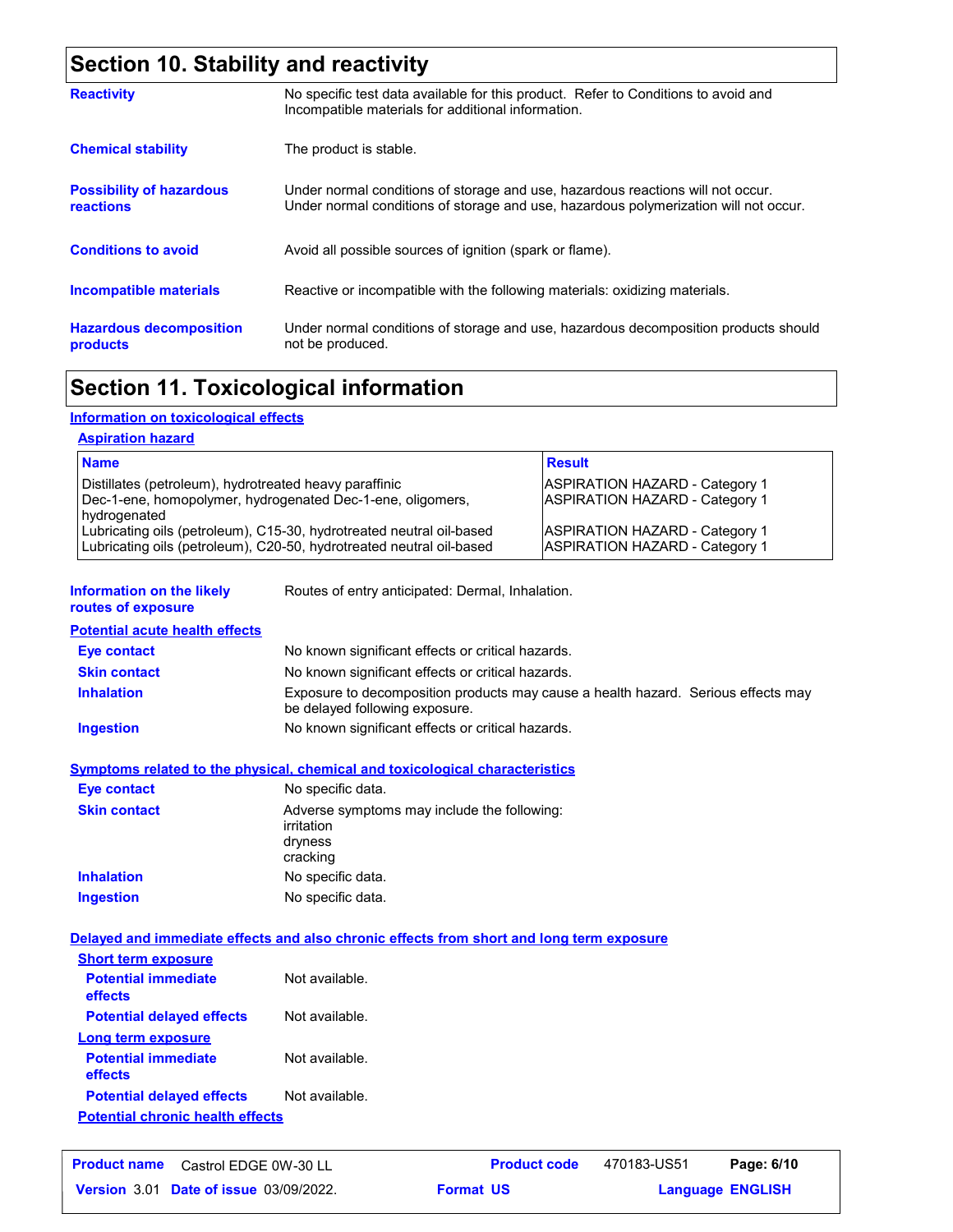## **Section 11. Toxicological information**

| <b>General</b>               | USED ENGINE OILS<br>Combustion products resulting from the operation of internal combustion engines<br>contaminate engine oils during use. Used engine oil may contain hazardous<br>components which have the potential to cause skin cancer. Frequent or prolonged<br>contact with all types and makes of used engine oil must therefore be avoided and a<br>high standard of personal hygiene maintained. |
|------------------------------|-------------------------------------------------------------------------------------------------------------------------------------------------------------------------------------------------------------------------------------------------------------------------------------------------------------------------------------------------------------------------------------------------------------|
| <b>Carcinogenicity</b>       | No known significant effects or critical hazards.                                                                                                                                                                                                                                                                                                                                                           |
| <b>Mutagenicity</b>          | No known significant effects or critical hazards.                                                                                                                                                                                                                                                                                                                                                           |
| <b>Teratogenicity</b>        | No known significant effects or critical hazards.                                                                                                                                                                                                                                                                                                                                                           |
| <b>Developmental effects</b> | No known significant effects or critical hazards.                                                                                                                                                                                                                                                                                                                                                           |
| <b>Fertility effects</b>     | No known significant effects or critical hazards.                                                                                                                                                                                                                                                                                                                                                           |

#### **Numerical measures of toxicity**

**Acute toxicity estimates**

Not available.

### **Section 12. Ecological information**

#### **Toxicity**

No testing has been performed by the manufacturer.

#### **Persistence and degradability**

Partially biodegradable.

#### **Bioaccumulative potential**

This product is not expected to bioaccumulate through food chains in the environment.

| <u>Mobility in soil</u>                                 |                                                                                                                           |
|---------------------------------------------------------|---------------------------------------------------------------------------------------------------------------------------|
| <b>Soil/water partition</b><br><b>coefficient (Koc)</b> | Not available.                                                                                                            |
| <b>Mobility</b>                                         | Spillages may penetrate the soil causing ground water contamination.                                                      |
| <b>Other adverse effects</b>                            | No known significant effects or critical hazards.                                                                         |
| <b>Other ecological information</b>                     | Spills may form a film on water surfaces causing physical damage to organisms. Oxygen<br>transfer could also be impaired. |

### **Section 13. Disposal considerations**

| <b>Disposal methods</b> | The generation of waste should be avoided or minimized wherever possible. Significant<br>quantities of waste product residues should not be disposed of via the foul sewer but<br>processed in a suitable effluent treatment plant. Dispose of surplus and non-recyclable<br>products via a licensed waste disposal contractor. Disposal of this product, solutions<br>and any by-products should at all times comply with the requirements of environmental<br>protection and waste disposal legislation and any regional local authority requirements.<br>Waste packaging should be recycled. Incineration or landfill should only be considered<br>when recycling is not feasible. This material and its container must be disposed of in a<br>safe way. Empty containers or liners may retain some product residues. Avoid dispersal<br>of spilled material and runoff and contact with soil, waterways, drains and sewers. |
|-------------------------|---------------------------------------------------------------------------------------------------------------------------------------------------------------------------------------------------------------------------------------------------------------------------------------------------------------------------------------------------------------------------------------------------------------------------------------------------------------------------------------------------------------------------------------------------------------------------------------------------------------------------------------------------------------------------------------------------------------------------------------------------------------------------------------------------------------------------------------------------------------------------------------------------------------------------------|
|                         |                                                                                                                                                                                                                                                                                                                                                                                                                                                                                                                                                                                                                                                                                                                                                                                                                                                                                                                                 |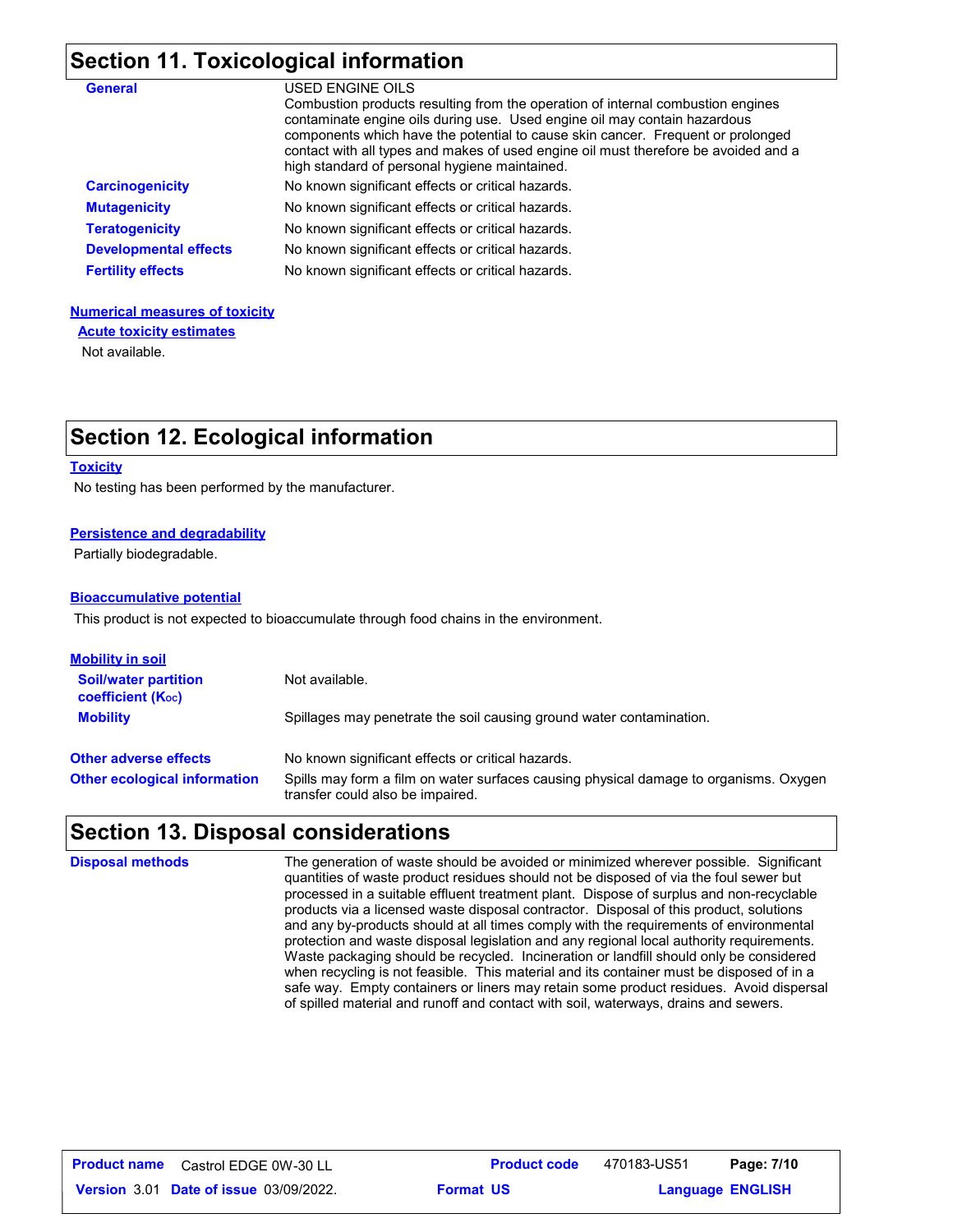### **Section 14. Transport information**

|                                         | <b>DOT Classification</b> | <b>TDG Classification</b> | <b>IMDG</b>    | <b>IATA</b>    |
|-----------------------------------------|---------------------------|---------------------------|----------------|----------------|
| <b>UN number</b>                        | Not regulated.            | Not regulated.            | Not regulated. | Not regulated. |
| <b>UN proper</b><br>shipping name       |                           | -                         | $\overline{a}$ |                |
| <b>Transport</b><br>hazard class(es)    |                           | $\overline{a}$            | $\blacksquare$ |                |
| <b>Packing group</b>                    | $\overline{\phantom{a}}$  | -                         | $\blacksquare$ | ٠              |
| <b>Environmental</b><br>hazards         | No.                       | l No.                     | No.            | No.            |
| <b>Additional</b><br><b>information</b> |                           |                           |                |                |

**Special precautions for user** Not available.

**Transport in bulk according to IMO instruments**

Not available.

### **Section 15. Regulatory information**

| <b>U.S. Federal regulations</b>               |                                                                                                                                                                                                                                                                                                                                                    |
|-----------------------------------------------|----------------------------------------------------------------------------------------------------------------------------------------------------------------------------------------------------------------------------------------------------------------------------------------------------------------------------------------------------|
| <b>United States inventory</b><br>(TSCA 8b)   | All components are active or exempted.                                                                                                                                                                                                                                                                                                             |
| <b>SARA 302/304</b>                           |                                                                                                                                                                                                                                                                                                                                                    |
| <b>Composition/information on ingredients</b> |                                                                                                                                                                                                                                                                                                                                                    |
| No products were found.                       |                                                                                                                                                                                                                                                                                                                                                    |
| <b>SARA 311/312</b>                           |                                                                                                                                                                                                                                                                                                                                                    |
| <b>Classification</b>                         | Not applicable.                                                                                                                                                                                                                                                                                                                                    |
| <b>SARA 313</b>                               |                                                                                                                                                                                                                                                                                                                                                    |
| <b>Form R - Reporting</b><br>requirements     | This product does not contain any hazardous ingredients at or above regulated<br>thresholds.                                                                                                                                                                                                                                                       |
| <b>Supplier notification</b>                  | This product does not contain any hazardous ingredients at or above regulated<br>thresholds.                                                                                                                                                                                                                                                       |
| <b>State regulations</b>                      |                                                                                                                                                                                                                                                                                                                                                    |
| <b>Massachusetts</b>                          | The following components are listed: OIL MIST, MINERAL; OIL MIST, MINERAL; OIL<br>MIST, MINERAL; OIL MIST, MINERAL                                                                                                                                                                                                                                 |
| <b>New Jersey</b>                             | The following components are listed: MINERAL OIL (UNTREATED and MILDLY<br>TREATED); Amines, polyethylenepoly-, reaction products with succinic anhydride<br>polyisobutenyl derivs., borated                                                                                                                                                        |
| <b>Pennsylvania</b>                           | The following components are listed: Amines, polyethylenepoly-, reaction products with<br>succinic anhydride polyisobutenyl derivs., borated                                                                                                                                                                                                       |
| <b>California Prop. 65</b>                    |                                                                                                                                                                                                                                                                                                                                                    |
| P65Warnings.ca.gov.                           | WARNING: This product can expose you to chemicals including Benzene and Lead, which are known to the State of<br>California to cause cancer and birth defects or other reproductive harm. This product can expose you to chemicals<br>including Nickel, which is known to the State of California to cause cancer. For more information go to www. |

| <b>Other regulations</b>          |                                        |
|-----------------------------------|----------------------------------------|
| <b>Australia inventory (AIIC)</b> | All components are listed or exempted. |
| <b>Canada inventory</b>           | All components are listed or exempted. |
| <b>China inventory (IECSC)</b>    | All components are listed or exempted. |

| <b>Product name</b><br>Castrol EDGE 0W-30 LL  | <b>Product code</b> | 470183-US51 | Page: 8/10              |
|-----------------------------------------------|---------------------|-------------|-------------------------|
| <b>Version 3.01 Date of issue 03/09/2022.</b> | <b>Format US</b>    |             | <b>Language ENGLISH</b> |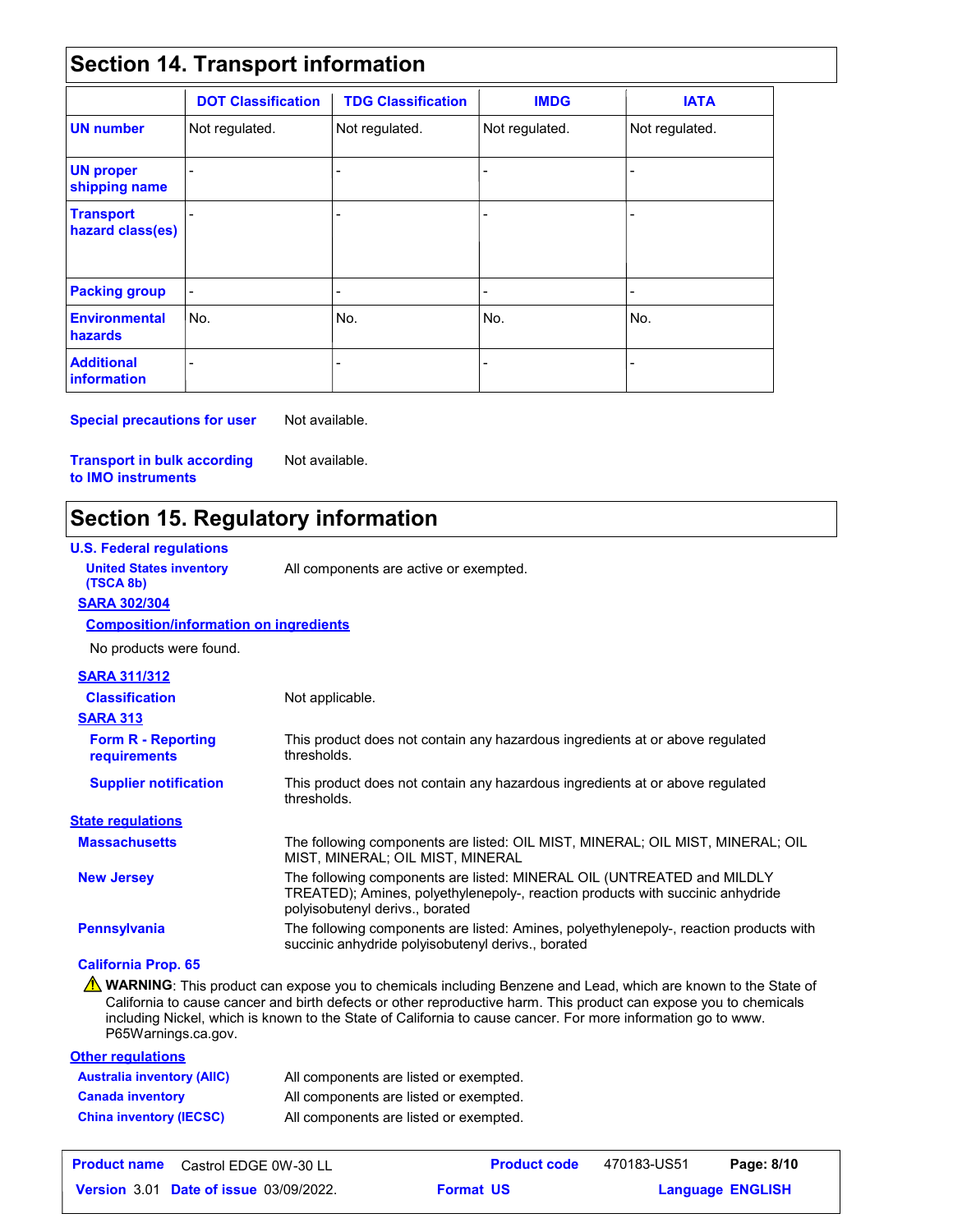### **Section 15. Regulatory information**

| <b>Japan inventory (CSCL)</b>                                   | All components are listed or exempted.                                                                   |
|-----------------------------------------------------------------|----------------------------------------------------------------------------------------------------------|
| <b>Korea inventory (KECI)</b>                                   | All components are listed or exempted.                                                                   |
| <b>Philippines inventory</b><br>(PICCS)                         | All components are listed or exempted.                                                                   |
| <b>Taiwan Chemical</b><br><b>Substances Inventory</b><br>(TCSI) | All components are listed or exempted.                                                                   |
| <b>REACH Status</b>                                             | For the REACH status of this product please consult your company contact, as<br>identified in Section 1. |

### **Section 16. Other information**

#### **National Fire Protection Association (U.S.A.)**



| <b>History</b>                    |                                                                                                                                                                                                                                                                                                                                                                                                                                                                                                                                                                                                                                                                                                                                                                                                                                                                                                                                                                                                                                                                                                                                                                                                                                                                                         |
|-----------------------------------|-----------------------------------------------------------------------------------------------------------------------------------------------------------------------------------------------------------------------------------------------------------------------------------------------------------------------------------------------------------------------------------------------------------------------------------------------------------------------------------------------------------------------------------------------------------------------------------------------------------------------------------------------------------------------------------------------------------------------------------------------------------------------------------------------------------------------------------------------------------------------------------------------------------------------------------------------------------------------------------------------------------------------------------------------------------------------------------------------------------------------------------------------------------------------------------------------------------------------------------------------------------------------------------------|
| Date of issue/Date of<br>revision | 03/09/2022.                                                                                                                                                                                                                                                                                                                                                                                                                                                                                                                                                                                                                                                                                                                                                                                                                                                                                                                                                                                                                                                                                                                                                                                                                                                                             |
| Date of previous issue            | 11/17/2021.                                                                                                                                                                                                                                                                                                                                                                                                                                                                                                                                                                                                                                                                                                                                                                                                                                                                                                                                                                                                                                                                                                                                                                                                                                                                             |
| <b>Prepared by</b>                | <b>Product Stewardship</b>                                                                                                                                                                                                                                                                                                                                                                                                                                                                                                                                                                                                                                                                                                                                                                                                                                                                                                                                                                                                                                                                                                                                                                                                                                                              |
| <b>Key to abbreviations</b>       | ACGIH = American Conference of Industrial Hygienists<br>ATE = Acute Toxicity Estimate<br>BCF = Bioconcentration Factor<br>CAS Number = Chemical Abstracts Service Registry Number<br>GHS = Globally Harmonized System of Classification and Labelling of Chemicals<br>IATA = International Air Transport Association<br>IBC = Intermediate Bulk Container<br><b>IMDG = International Maritime Dangerous Goods</b><br>LogPow = logarithm of the octanol/water partition coefficient<br>MARPOL = International Convention for the Prevention of Pollution From Ships, 1973 as<br>modified by the Protocol of 1978. ("Marpol" = marine pollution)<br>OEL = Occupational Exposure Limit<br>SDS = Safety Data Sheet<br>STEL = Short term exposure limit<br>TWA = Time weighted average<br>UN = United Nations<br>UN Number = United Nations Number, a four digit number assigned by the United<br>Nations Committee of Experts on the Transport of Dangerous Goods.<br>Varies = may contain one or more of the following 64741-88-4, 64741-89-5, 64741-95-3,<br>64741-96-4, 64742-01-4, 64742-44-5, 64742-45-6, 64742-52-5, 64742-53-6, 64742-54-7,<br>64742-55-8, 64742-56-9, 64742-57-0, 64742-58-1, 64742-62-7, 64742-63-8, 64742-65-0,<br>64742-70-7, 72623-85-9, 72623-86-0, 72623-87-1 |

#### **Indicates information that has changed from previously issued version.**

#### **Notice to reader**

*All reasonably practicable steps have been taken to ensure this data sheet and the health, safety and environmental information contained in it is accurate as of the date specified below. No warranty or representation, express or implied is made as to the accuracy or completeness of the data and information in this data sheet.*

*The data and advice given apply when the product is sold for the stated application or applications. You should not use the product other than for the stated application or applications without seeking advice from BP Group.*

*It is the user's obligation to evaluate and use this product safely and to comply with all applicable laws and regulations. The BP Group shall not be responsible for any damage or injury resulting from use, other than the stated product use of the material, from any failure to adhere to recommendations, or from any hazards inherent in the nature of the material. Purchasers of the product for supply to a third party for use at work, have a duty to take all necessary steps to ensure that*  any person handling or using the product is provided with the information in this sheet. Employers have a duty to tell *employees and others who may be affected of any hazards described in this sheet and of any precautions that should be taken. You can contact the BP Group to ensure that this document is the most current available. Alteration of this* 

| <b>Product name</b> Castrol EDGE 0W-30 LL     | <b>Product code</b> | 470183-US51 | Page: 9/10              |
|-----------------------------------------------|---------------------|-------------|-------------------------|
| <b>Version 3.01 Date of issue 03/09/2022.</b> | <b>Format US</b>    |             | <b>Language ENGLISH</b> |